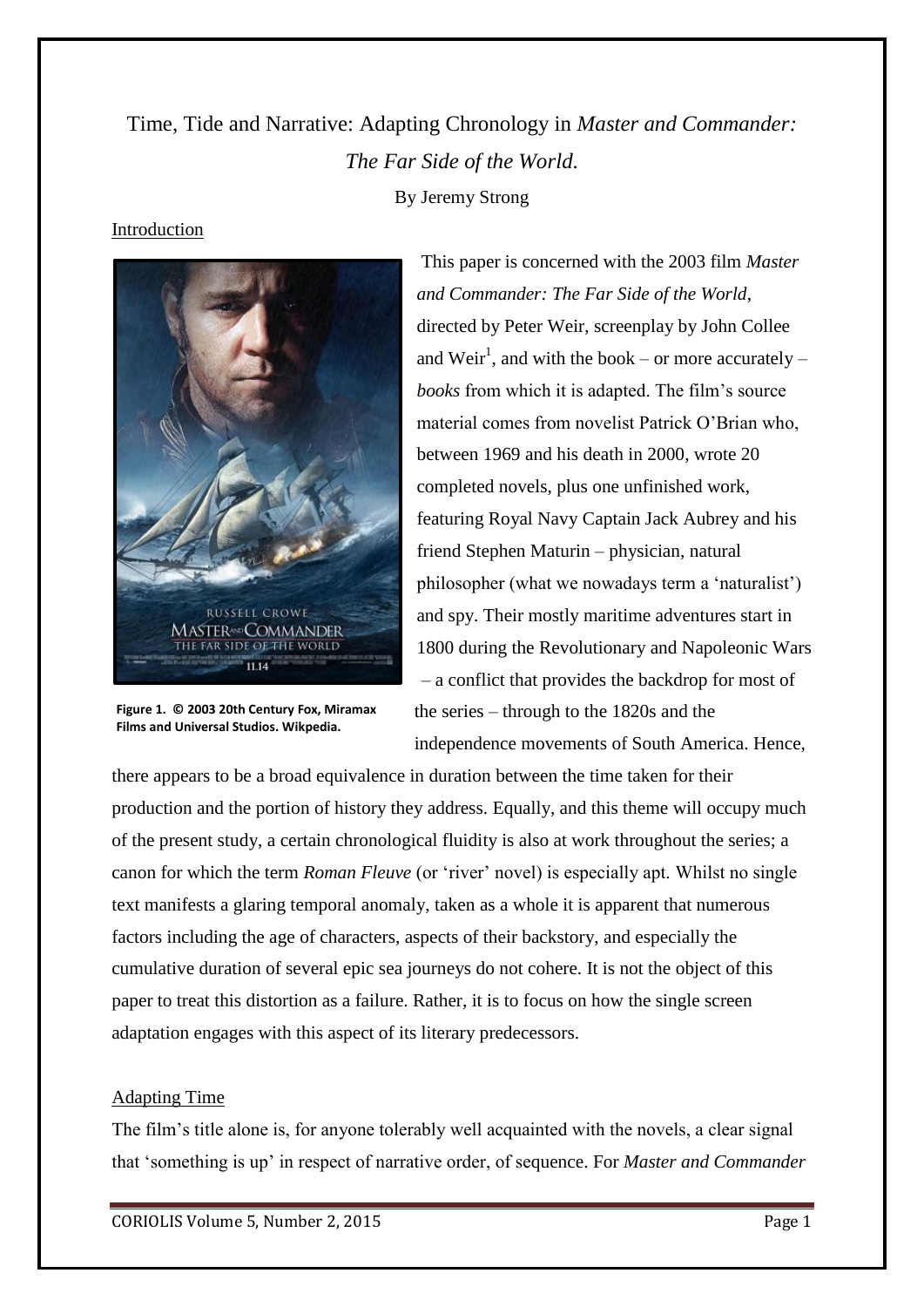is the title of the first novel in the series – published 1969, set 1800 – while *The Far Side of The World* – published 1984, set 1812 – is the tenth. In the first, readers encounter the principal characters for the first time, as indeed that duo initially encounters each other. Aubrey is promoted from Lieutenant to the rank named in the title, Maturin undertakes his first journey as ship's surgeon, and several of the key characteristics that recur in subsequent works are introduced. In *The Far Side of The World*, Aubrey is a senior Post-Captain, Maturin has covertly served Naval Intelligence for at least a decade, and many of the series' recurring qualities, tropes, and motifs are firmly established. Which version then – of time, of characters, of situation – will the compound-titled film present? As it transpires, neither of them, exactly. Over images of a square-rigged ship – the HMS *Surprise* - at early dawn, a series of opening titles orient viewers (and, perhaps, re-orient readers) to the temporal and narrative settings of the new text. Off the coast of Brazil, it is 1805 (almost a midpoint between the novels). England and France are at war, Napoleon is master of Europe, 'Oceans are now Battlefields' and we see that Aubrey's Admiralty orders are to intercept the French Privateer *Acheron* en route to the Pacific.

For the film to be a success *on its own terms* there was a particularly salient virtue to this adapted version. In the novel *The Far Side of the World* the key historical context is the war of 1812 between Britain and the USA. The Surprise's quarry is not the French *Acheron*, but the American Navy's *Norfolk,* a vessel sent to prey on British whaling ships. The film's substitution thus re-locates the narrative premise from a largely-forgotten conflict in British minds, to one more likely to chime with audiences' grasp of history. (And the opening titles anyway provide an adequate *précis* for movie-goers). More importantly, and especially pertinent to the film's financial prospects, this change meant that American viewers were not expected to root for British protagonists ranged against Americans. As A.O. Scott observed wryly in his review for the *New York Times*, 'The spectacle of British imperial self-defense has been made more palatable for American audiences by a discreet emendation of the literary source'. (Scott. 2003) French viewers – a far smaller potential market – were presumably expected to lump it. In terms of a potential global audience, viewers with prior knowledge of O'Brian's novels would not, of course, form the key market. Though, for a business in which pre-release 'buzz' is critical, and a media landscape in which the approbation of fan-based social networks is sought, such viewers can form an influential segment whose expectations generally require attending to. Rather, the film would be expected to attract the bulk of its audience based on the (more or less) regular line-up of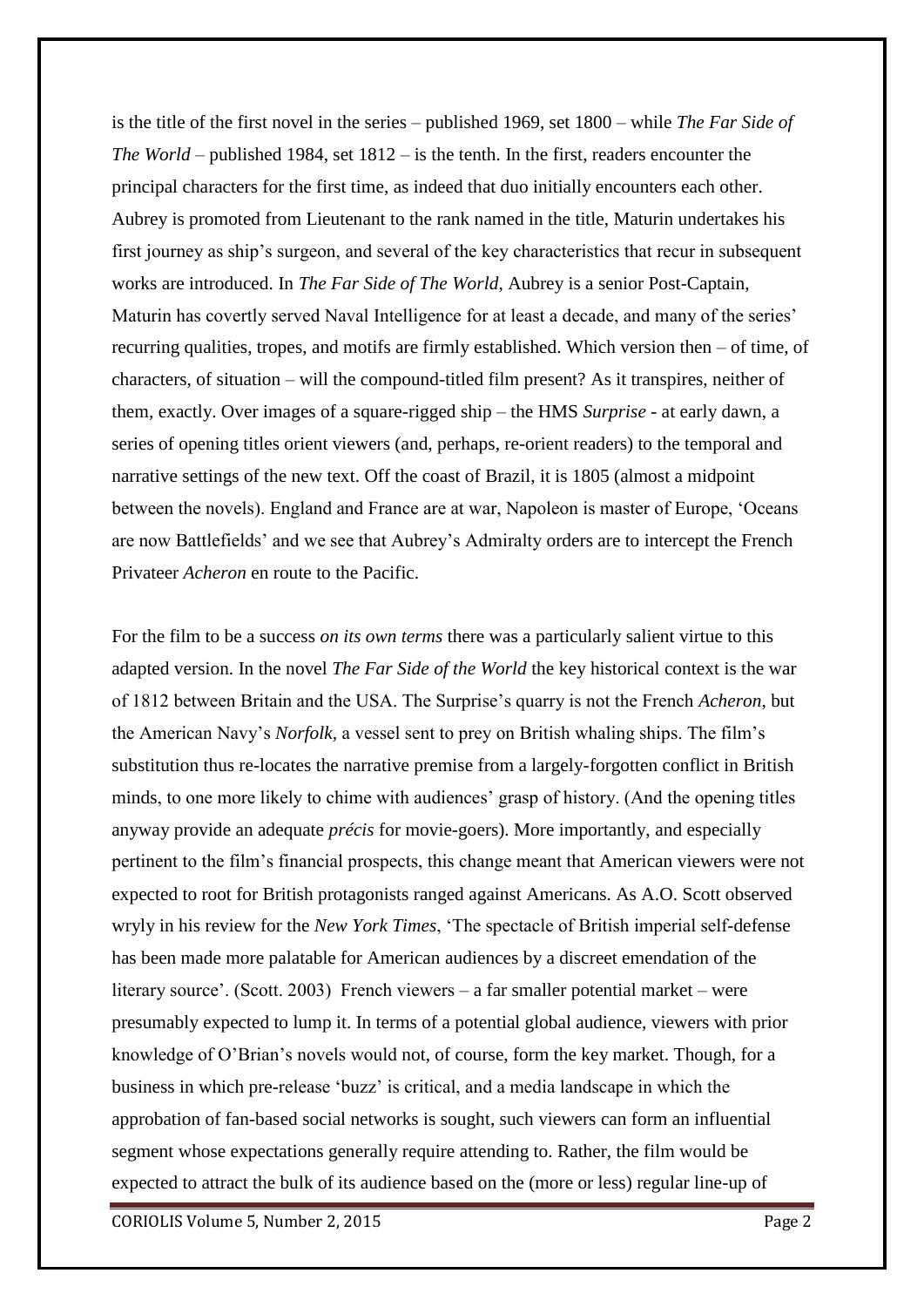movie elements including star(s), genre, director etc. that can be conveyed in trailers, posters and surrounding publicity. Nonetheless it is worth noting that what one might call the adaptation's 'American turn' was especially relevant for an author whose literary reputation and book sales had been dramatically enhanced by a late-career boost when the novels were re-launched in the U.S. in the early 1990s. In particular a very positive profile in a May 1993 edition of the *New York Times Magazine* had helped the author – then nearly eighty – make multiple bestseller lists with his latest addition to the series, *The Wine Dark Sea.* Given O'Brian's marked popularity in the U.S. through the decade preceding, it would have been perverse for the adaptation to pursue one of the storylines in which Americans are, if not exactly the villains, at least 'the opposition'. In effecting this change the adaptation may substantially have altered the terms of the particular novel, but in doing  $so - in$  making Napoleon's forces the enemy – it better aligned the movie with the general condition of the series as a whole.

Indeed, it is my contention here that *Master and Commander: The Far Side of the World* is as much an adaptation of the totality of the Aubrey/Maturin novels as it is of *The Far Side of the World*, the single novel from which a broad pattern of events is loosely derived. Furthermore, it will be argued that this is facilitated by a key characteristic of O'Brian's novels – the scheme of recurrences, repetitions and similarities across and within works; an aspect of his writing that, in turn, divides responses to his *oeuvre*. For the devotee of O'Brian's work – and they inspire much devotion – the novels are remarkable for their sustained portrayal of a central friendship, their close observation of ship-board life and many other aspects of historical accuracy, for vividly-drawn action and attention to quotidian detail, repeated anecdotes and naval maneuvers, moments of pathos and comedy, and general transcendence of the supposed limits of the historical novel genre. For the gainsayers, the works are excessively repetitive; a litany of rigging, masts and sails in which Aubrey and Maturin either chase or are chased by other vessels in a procession of seemingly-equivalent 'adventures' terminated only by the author's demise. Rather than focusing on different aspects of the novels, it is apparent that readers with contrasting opinions are responding to much the same properties, but valuing them very differently.

In her essay 'Franchising/Adaptation' Clare Parody argues for the existence of a variant of adaptive practice in which the engagement is not with a single text, but a wider corpus: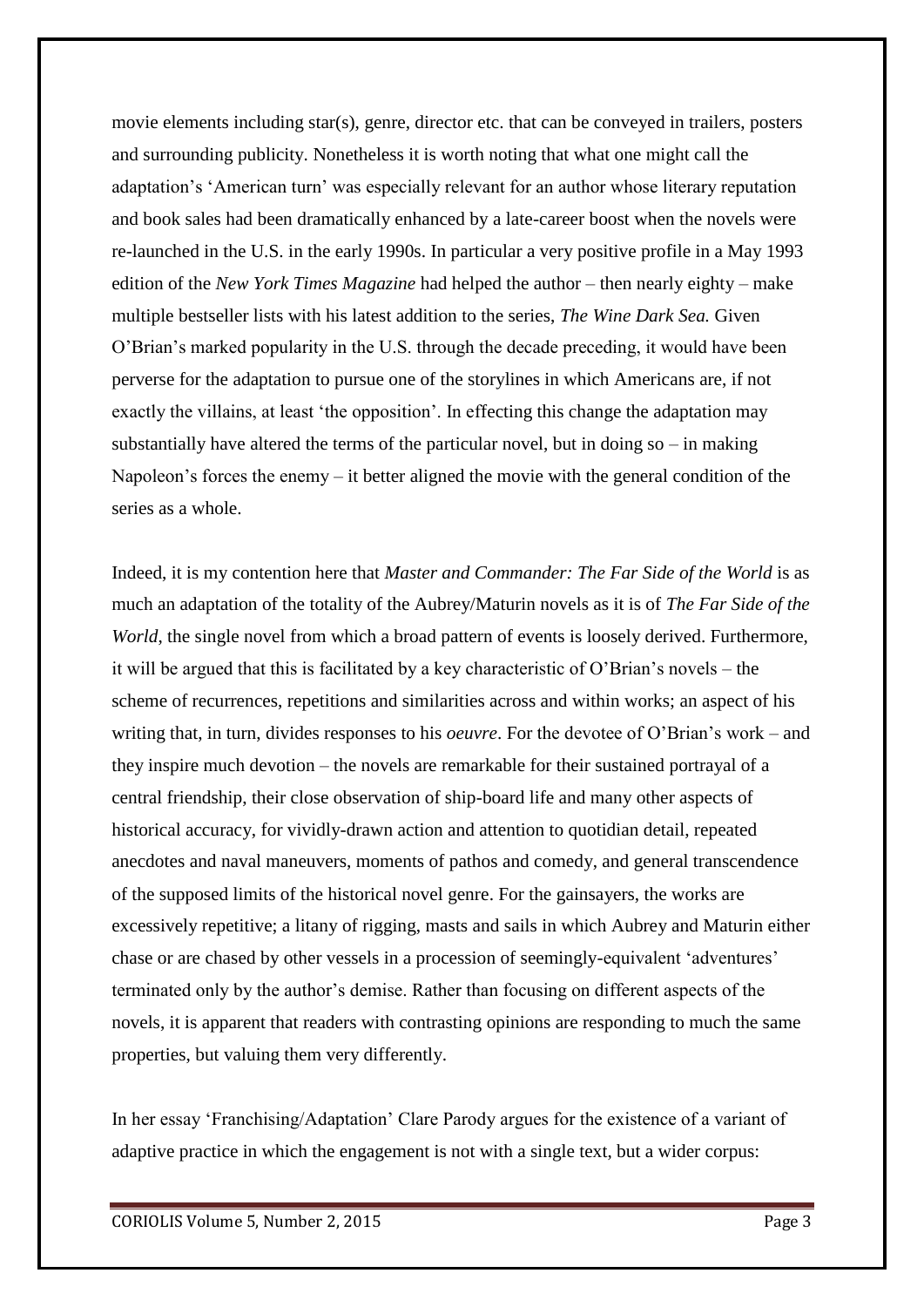'Even where an adaptation announces one specific franchise instalment as its source, its operations are unavoidably structured in relation to the entire franchise multitext, because any instalment is constantly speaking to the others, extending them, completing them, reframing them, and drawing on them for meaning and effect.' (p. 212)

Although the types of transmedia textual groupings she describes – *The Lord of The Rings, Batman, Star Wars, Harry Potter, James Bond –* are in many respects radically different to O'Brian's stories (and we can be certain the author would have loathed the notion of the 'Franchise' as much as he would have been baffled by the concepts of trans/multi, and intermediality) in other ways the similarities are marked. Something O'Brian's work and this adaptation patently *share* with the franchise adaptations Parody discusses, is the fact of the central plank of what is adapted being not so much 'story and coterminously character' (p. 214) as what she terms '*world-building'*. As well as applying neatly to the contents and mythology of a Gotham City, a Middle Earth, or a Galaxy far, far away – that is, to the grist of Science Fiction and Fantasy – world-building fits very well O'Brian's detailed, steadilyaccreted, evocation of a particular historical setting, and the subsequent effort to convey that world on screen. Just as other franchises gather their ancillary and spin-out texts that expand and explain that world, so the Aubrey/Maturin novels have not only their own enormous scale, but have also acquired glossaries and companions, including *Patrick O'Brian's Navy: the Illustrated Companion to Jack Aubrey's World; A Sea of Words: A Lexicon and Companion for Patrick O'Brian's Seafaring Tales,* and *Lobscouse & Spotted Dog: Which It's a Gastronomic Companion to the Aubrey/Maturin Novels.* Equally, in terms of differences with conventional franchise adaptations, it is evident that, of the Aubrey/Maturin stories, it is the original novels that exert the greatest influence and tend to be regarded as definitive. Of appearances in other media (appearances which, of course, grow and shape that world) there is only the single screen adaptation to date, a handful of radio adaptations, and several versions by different narrators of the entire series as audio books, some abridged, some not. By way of comparison one might point to the many film versions of James Bond stories and (even with big-name writers such as Sebastian Faulks and Jeffery Deaver brought in for recent novel re-boots) of the tendency for the movies, rather than the books, to be seen as the main event.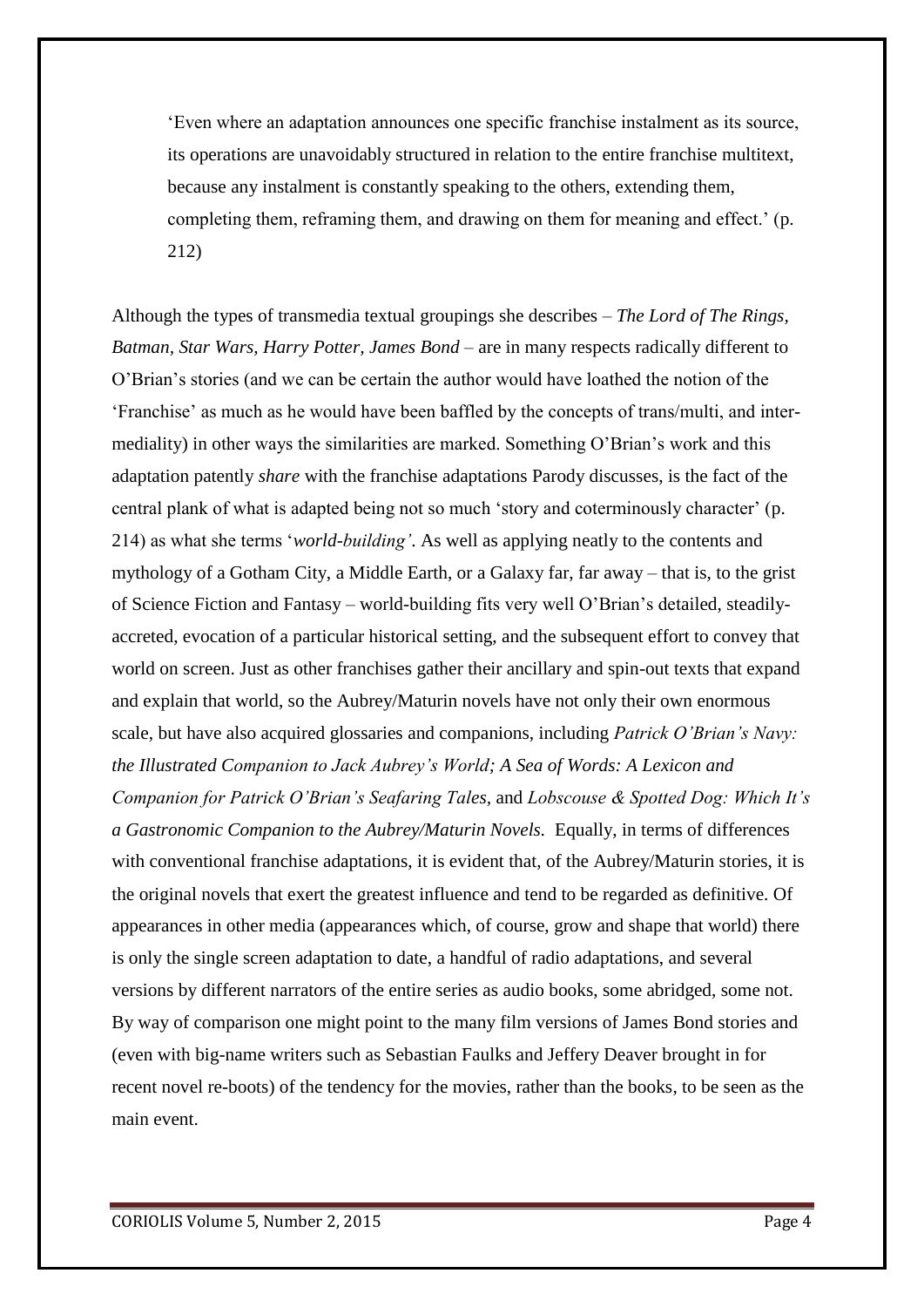It is necessary at this stage to acknowledge that O'Brian is a decidedly *under*-studied author. Whilst a loyal readership, textual re-versioning, and spin-out texts point to a popular (and by no means un-informed<sup>2</sup>) reception, this has generally not been matched with academic attention. Although significant exceptions exist, such as Dean King's excellent 2000 biography of the author, several illuminating essays by Rick Simmons, an earlier essay in *Coriolis,* and an intriguing recent book by Michael Leigh Sinowitz (2014) he has been widely ignored. Late in O'Brian's lifetime appeared the edited collection *Patrick O'Brian: Critical Appreciations and a Bibliography* (Cunningham, ed. 1995) which, whilst it offers some genuinely useful and insightful material, tends at times toward hagiography. O'Brian himself acknowledged that by choosing to work in the medium of the historical novel he was writing in a 'despised genre' (ibid. 21) that has generally evaded scholarly esteem and scrutiny. By contrast, established canonical literature and contemporary literary fiction have conventionally been interpreted as the proper province of academe, though it is to be hoped that the increasing recent popularity of the genre as whole – *inter alia* the works and adaptations of Philippa Gregory and Hilary Mantel – may prompt an expansion in academic interest. Relatedly, it is also significant that the film did not emphasise its status as an adaptation. Whilst the connection to O'Brian's works would have been apparent to readers already familiar with them, the film offered no link or reference to O'Brian in the titles, nor any of the other devices that commonly suggest a work's origins in a book. Developed and made only after O'Brian's death, the movie, whilst simultaneously reflecting a real enthusiasm for the novels, evidently did not wish to chance being perceived by wider audiences as a 'bookish' film but rather as an action-packed spectacular drama. As will be discussed later, with a substantial budget of a reputed \$150,000,000 to recoup before moving into profit, *Master and Commander* needed to be understood by audiences as a popular blockbuster in the vein of *Gladiator* rather than as literature-on-screen.

## Time and Again

The novels' handling of time is, perhaps unsurprisingly, the domain in which repetitions, cycles, and parallels are most foregrounded. The routine of ship-board life, of glasses turned, bells rung, meals eaten, noon observed and announced, watches summoned and dismissed, is an omnipresent characteristic of the novels. Punctuated by intervals of intense action as well as by sections where an elision or summary covers several weeks' sailing, the reading experience is a type of *succumbing* both to the strictures of naval life as well as to the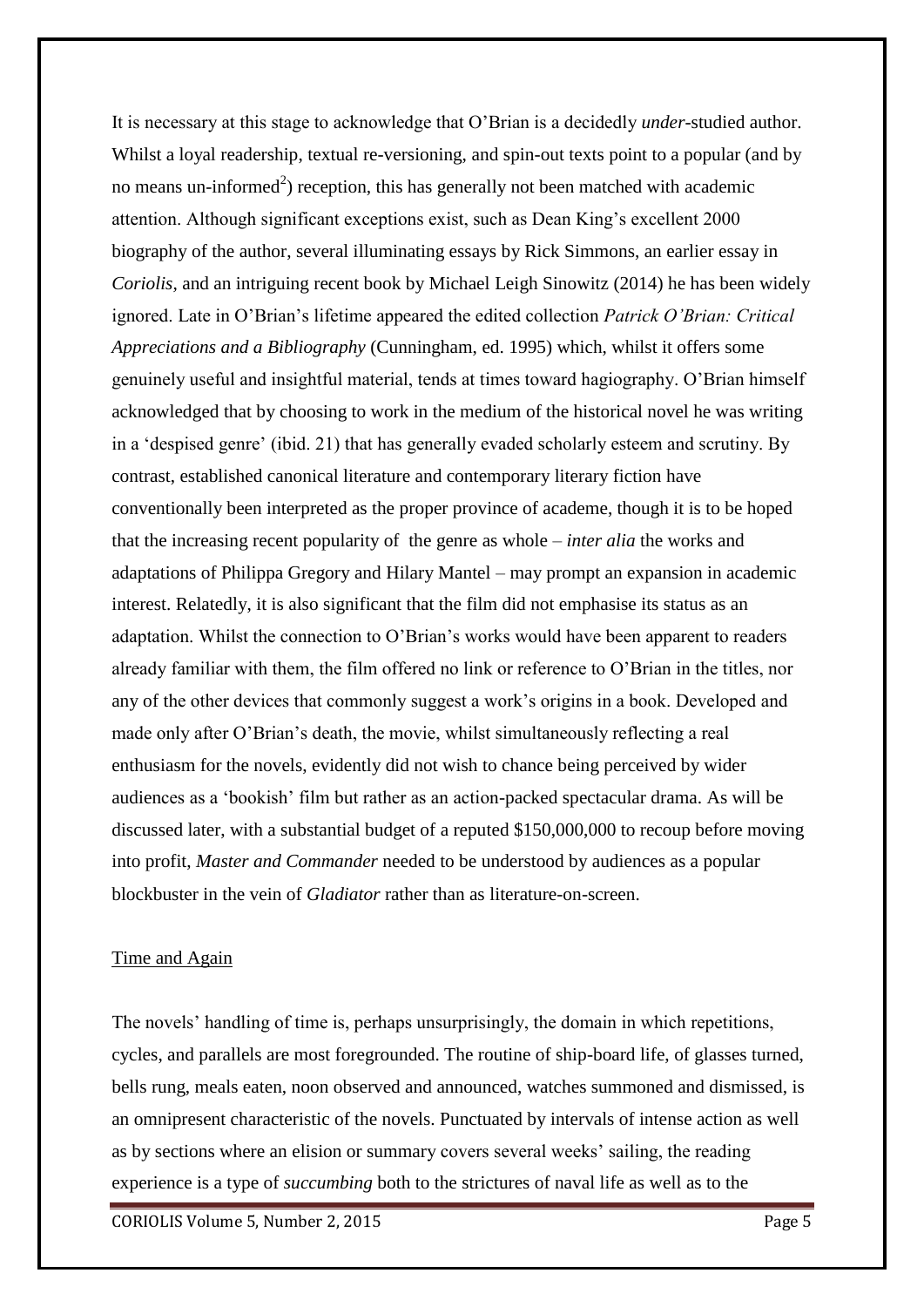vagaries of wind and tide. Sometimes swift progress is made, at others none at all. Virtually all the novels contain a sequence – a hymn to blue-water sailing – in which the ship has settled into a steady routine. In these enumerations of the many facets of the ship's regular doings the events described are not particular instances or variations but representative iterations. For a reader who has consumed previous works in the series they confirm, along with countless other analogies, the return to the known properties of the antecedent works, to the consolation and reassurance of the familiar. In *The Far Side of The World* the narrative reaches this juncture as the *Surprise* approaches the Cape Verdes:

'The ship had settled down to the steady routine of blue-water sailing: the sun, rising a little abaft the larboard beam and a little hotter every day, dried the newly-cleaned decks and the moment it appeared and then beheld the ordered sequence of events – hammocks piped up, hands piped to breakfast, berth-deck cleaned and aired, the new hands piped to the great-gun exercise or reefing topsails, the others to beautifying the ship, the altitude observed, the ship's latitude and her progress determined, noon proclaimed, hands piped to dinner, the ceremony of the mixing of the grog…….' (p91)

Albeit that it has far less time at its disposal, a regular two hours' duration compared to the several thousands of pages that comprise the novels, the adaptation delivers an equivalent impression. Having introduced audiences to those elements that make up naval routine, subsequent montage sequences overlaid with music indicate their multiple repetitions though days and nights of sailing. Whilst the deployment of such a well-established cinematic device for conveying the passage of time is to be expected, the film's pattern of repetition in respect of *non*-montage scenes is more notable. The reader of O'Brian, drawn to the film, would certainly have anticipated that any number of familiar parts should be included: dinner with officers around the gunroom table; music in the Captain's cabin – Aubrey with his violin and Maturin his cello; the Ship's company mustered on the deck for divine service. These and several other scenes identifiable as canonical must-be-included elements are not merely present on screen, but are presented *more than once*.

This generates within the film the same sense of time (altered, circular, suspended) that marks the series of novels. The intention to double-shot the movie with signature O'Brian components from across the series is evident in the adaptation containing *both* an icy passage past Cape Horn *and* a sweltering sojourn motionless in the doldrums. It is patently at work in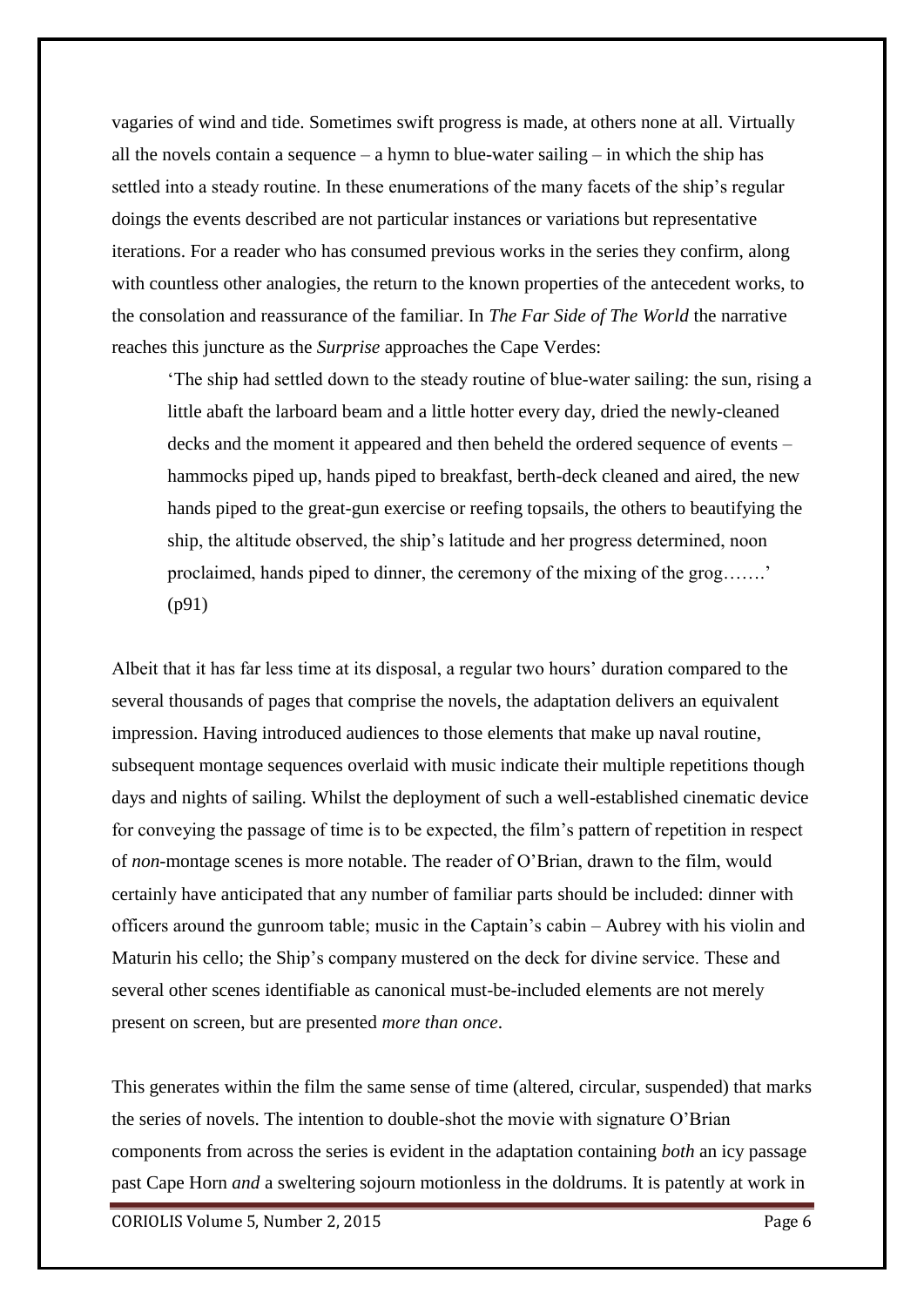including the sequence where Maturin trepans the injured Joe Plaice before an audience of disbelieving sailors (an operation also practiced elsewhere in the series) and in transplanting from another novel altogether the ruse of rigging false lights to escape a chasing enemy. The young midshipman Blakeney who loses an arm appears to be a minor role much expanded in the transition from page to screen, yet might also be regarded as an effort to include another character from several of the later works, Reade, who loses an arm but goes on to flourish under Aubrey's tutelage.

The adaptive scheme of mining the entire series, rather than just *The Far Side of the World*  and *Master and Commander* for material for the adaptation is evident in a host of expressions, exchanges and scenes that are culled from elsewhere in the Aubrey/Maturin novels. The "lesser of two weevils" pun derives from *The Fortune of War*, and Bonden's awed summary of Maturin's medical eminence (that he is "a physician {..not…} one of your common surgeons.") comes from *Desolation Island*, while "There's not a moment to lose!" crops up in virtually every novel and is here used twice by Aubrey and once by Maturin; the latter evidently relishing the opportunity to deliver an injunction that he is more generally obliged to hear and attend to. The elegant silver device for toasting cheese that is seen being used by Aubrey's grumbling steward Killick, actually makes its literary appearance later in the series' chronology, in *The Nutmeg of Consolation.* While Aubrey's favorite meal, "soused hog's face", is served him by Killick in one of many sentences of dialogue that commences with that character's signature "Which.." In this respect, the film may reasonably be interpreted as a vessel for such 'favorite' elements from across the 21 works; an interpretation that certainly accords with our knowledge that director Weir's engagement with the source material included an exhaustive reading of the canon (Richard King. 2003). Other properties of the adaptation might well be interpreted by viewers as chiming with an even broader compass of maritime narratives. These include the ill-luck that follows the Marine Captain's attempt to shoot an albatross, inadvertently hitting Maturin, and the images of an isolated Aubrey testing his crew's loyalty in his perilous and seemingly monomaniacal pursuit of the *Acheron*; motifs that conjure Coleridge's *Rime of the Ancient Mariner* and Melville's *Moby Dick* respectively.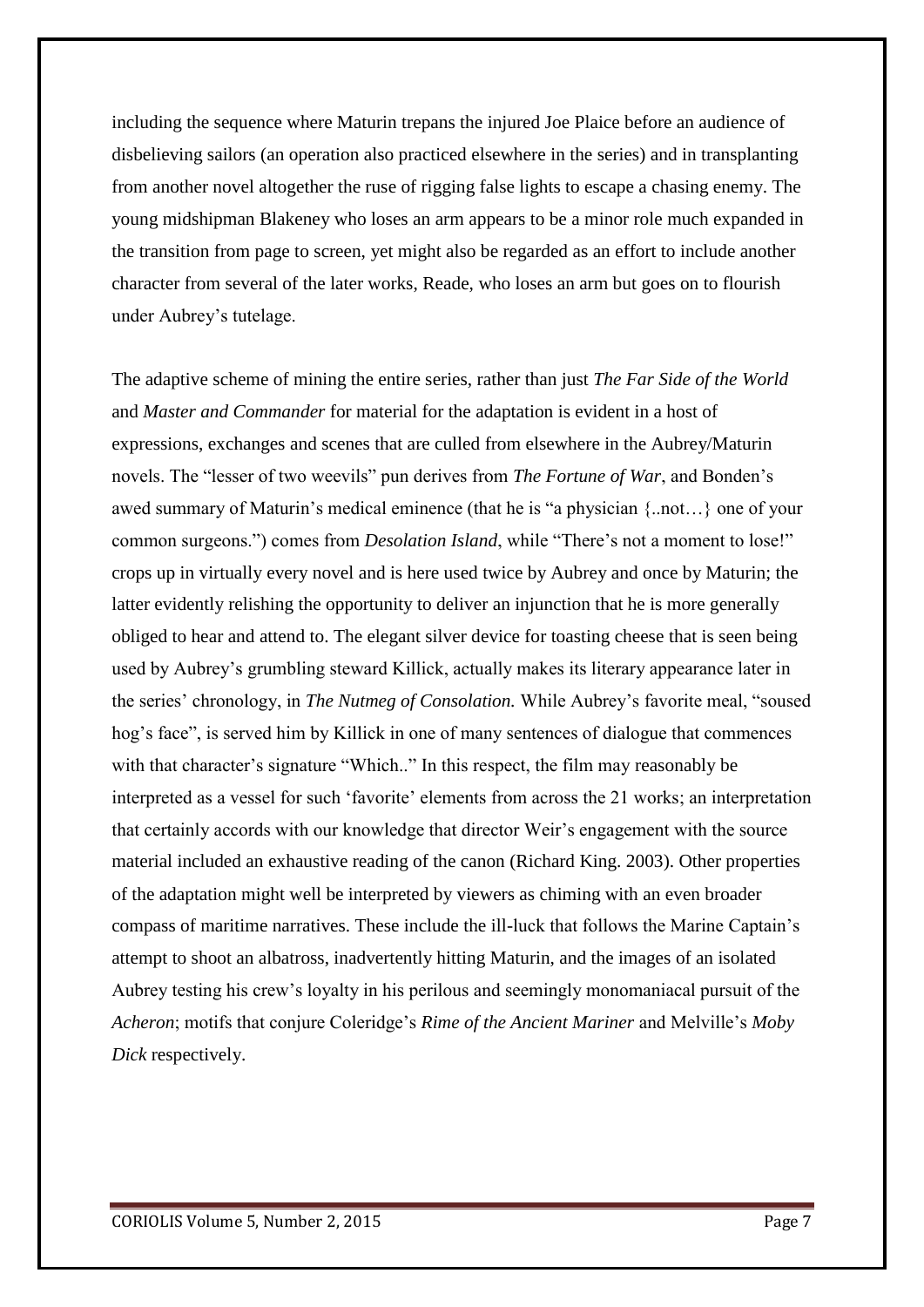#### Men and the Sea

It is notable that several contemporary reviews made reference to the all-male world of H.M.S *Surprise* and of the film, as though this condition was an accurate or adequate reflection of O'Brian's Aubrey/Maturin series. A.O. Scott characterizes it as being 'in the best war-movie tradition {…} in essence a study of male camaraderie under duress.', and Peter Bradshaw's *Guardian* review notes that 'there can't be many films with nary a single member of the fair sex among the company.' (Bradshaw. 2003) While such responses are entirely apt to the film, they also demonstrate one of the inevitable limitations of an adaptation that attempts to distil elements of a multi-novel series into a single, new, text; for women are by no means absent from the twenty one novels. Though Aubrey may rail against the notion of women aboard as being not conducive to discipline and good order, O'Brian frequently included female characters as centrally-important figures in the ship-board sequences. Narratively, Aubrey's firm contrary opinion provides useful grist for his author to test and thwart him with unwanted female passengers, rescues and stowaways. The fact of Aubrey's notion of this particular aspect of naval discipline being at odds with his otherwise ardent nature – for he is by no means disinclined to female company in general – is also a frequent source of the humor that marks the novels. This is particularly evident in the scene in *The Ionian Mission* where Aubrey's junior officer William Babbington appears in a sloop with a large party of rescued women, originally from the island of Lesbos. Their origin prompts the strictly accurate but deeply wilful report that "They are all Lesbians." (1993b. 285). An astonished Aubrey expostulates:

"Upon my word, William, this is coming it pretty high. Thirty-eight wenches at a time is coming it pretty high." (ibid. 286)

Major female presences in the novels, and aboard ship, include the American intelligence agent Louisa Wogan whom Maturin dupes into conveying false information in the course of an epic sea journey in *Desolation Island,* and Clarissa Oakes who travels from Australia to England in the fifteenth novel, titled *The Truelove* in the U.S.A but elsewhere published as, simply, *Clarissa Oakes.* Even more significantly, many of the novels devote a considerable amount of time to the activities of Aubrey and Maturin on land, including their relationships with cousins Sophie Williams and Diana Villiers whom they, respectively, marry. *Post Captain*, the second novel in the series and an instalment that heralded the author's willingness to devote considerable page-time to events on *terra firma*, involves a degree of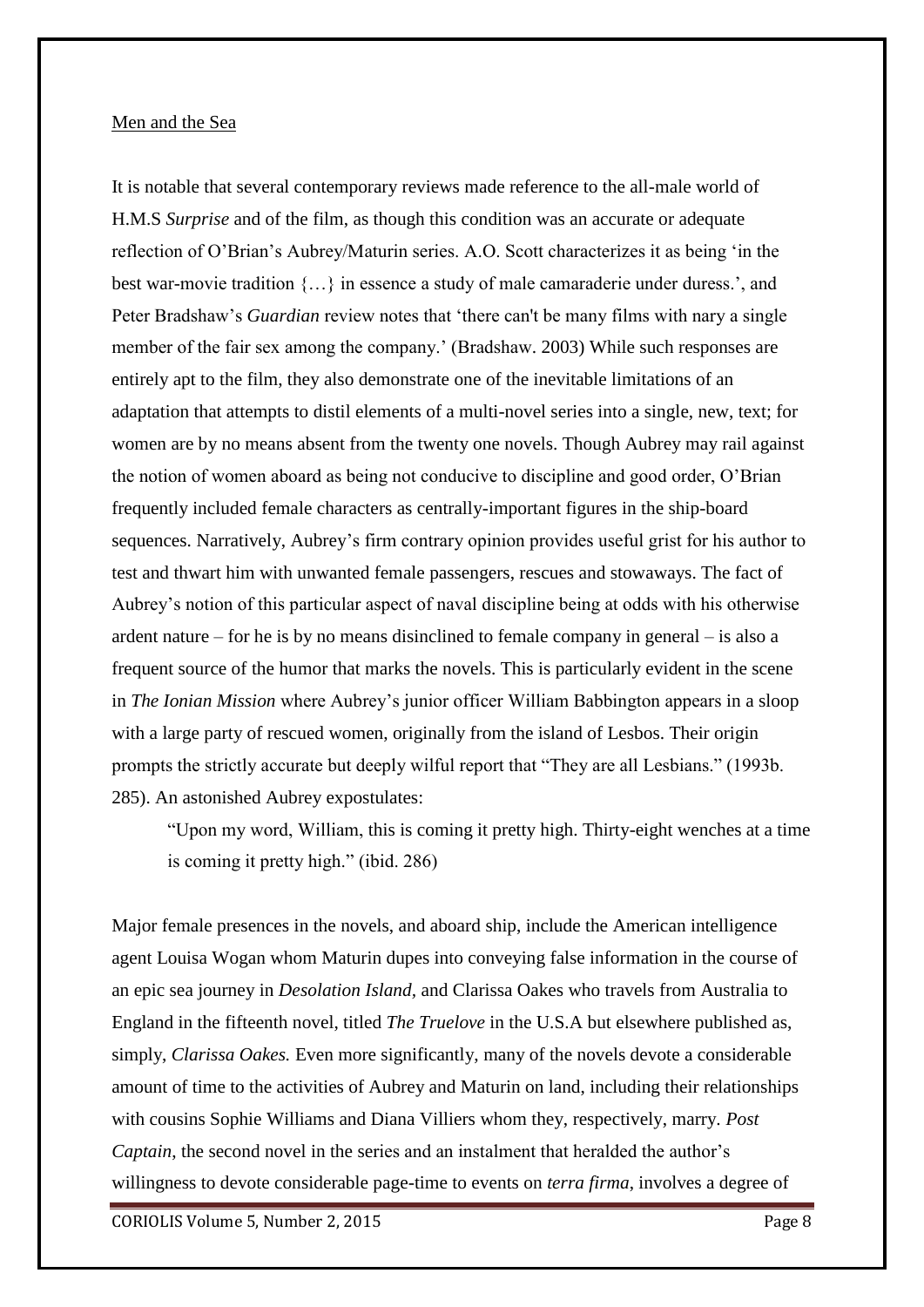romantic competition between Aubrey and Maturin over Diana that very nearly culminates in a duel. Sophie, her two sisters, and cousin Diana comprise a household presided over by the 'vulgar, pretentious, ignorant' (O'Brian. 2007. 43) Mrs Williams, who wishes to see her daughters married well and for their dazzling cousin not to poach upon or otherwise jeopardize their marital prospects. The early Nineteenth Century setting, attention to the dynamics of courtship and marriage, and in particular the significance of the arrival of an eligible Post Captain, are among the features that have led many to observe the 'striking resemblance to Austen's work' (Simmons. 2004. 170) of *Post Captain* and the Aubrey/Maturin novels as a whole. Indeed, O'Brian's enthusiasm to flavor his writing with gestures to Jane Austen may be discerned in prose that significantly pre-dates the appearance of his most celebrated duo. *The Unknown Shore* (1959), his second sea novel, commences with an opening that patently relishes its Austenian tone:

'Mr. Edward Chaworth of Medenham was a well-disposed, good-natured man with an adequate fortune, an amiable wife and a numerous family:' (O'Brian. 1998. p.1)

Notwithstanding the obvious differences - of time of writing, of genre, etc. - it is apparent that one of the connecting elements between Jane Austen and Patrick O'Brian is an attention to female experience and agency in a historical context that imposed significant limits on both. The relationship between Aubrey and Sophie, including his inevitable absences and the swings of fortune that attend warfare and prize-taking, invite interpretation in terms of the marriage between Anne Elliot and Captain Wentworth in *Persuasion* and her embarkation, at the novel's conclusion, upon a new way of life that offers more possibilities, and risks, than that afforded to Austen's other heroines.

Necessarily, many of O'Brian's female characters are acquainted with aspects of the human condition that do not figure in Austen's narratives. Nonetheless, they share a tangible sense of women's *jeopardy* in terms of the potential for a fall into destitution, the loss of character, and the virtual impossibility of a secure existence outwith marriage. Diana Villiers' desperate reckless endeavours to survive independently as the mistress, successively, of Canning and Johnson, two powerful men of business, recall the dangerous zest for life of *Sense and Sensibility*'s Marianne Dashwood. Though, thankfully, Villiers' eventual marriage to Maturin is a far more equitable pairing than Marianne's marriage to the aging Colonel Brandon, a resolution that Alastair Duckworth describes as 'a gross over-compensation for her misguided sensibility.' (Duckworth in Clark, ed. 1994. p.27) Of especial note in this

CORIOLIS Volume 5, Number 2, 2015 Page 9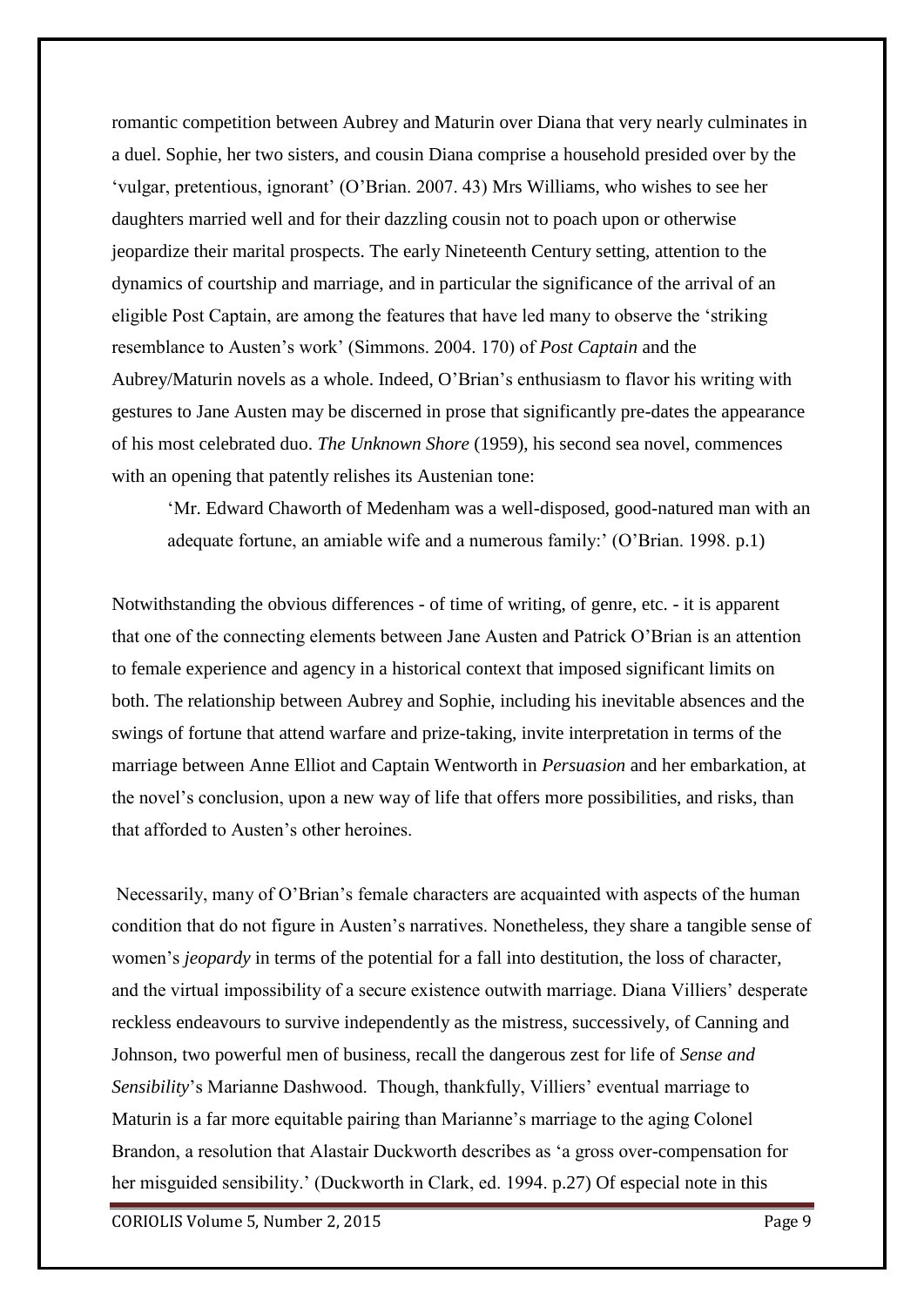context is the life-story of Clarissa Oakes which she eventually discloses to a sympathetic Maturin in his role as her physician and confidante. From being orphaned, through sexual abuse as a child, to work at a London brothel and transportation to the Sydney penal colony, and eventual escape via marriage to a Midshipman, her account is a litany of damage done her by men in a world that afforded them both opportunity and impunity. What she tells Maturin is, even if unimaginable on Austen's pages, readily interpretable as the full, unspoken, horror of what might become of those who fall within the orbit of sexual predators such as Austen's Wickham or Willoughby, or of the illegitimate children such chancers might beget. Hers is, in effect, a 'what if' or alternate history of a species of women's experience absent the self-effacing efforts of a Darcy or Brandon to avert abandonment, penury and shame.

In this respect O'Brian may be said to participate not merely in a relationship with Austen's work based upon admiration and nicely-crafted asides to a knowing readership, but in a more recent tradition of critical re-reading – spanning fiction and scholarly endeavours – that has sought to understand Austen (and other authors) in terms of the intersections of gender, property and power. For example, Jo Baker's *Longbourn* (2013), which re-imagines *Pride and Prejudice* as seen from the 'below stairs' world of the servants, and takes such a critical perspective as its structuring premise. Simmons' summary of the relevance Austen's work held for O'Brian, that it influenced him 'thematically, imagistically, and "nominally," that is, in the naming of characters and vessels' (Simmons. p.175) is certainly true. However, it might usefully be extended to the observation that the Aubrey/Maturin novels simultaneously invoke Austen's world in terms and language that are recognisably *shared* with that author and systematically push beyond and unpick that world through themes, and on occasion language, that are emphatically not. Both dimensions are in evidence in *Desolation Island*  where Aubrey is given command of the ill-built *Leopard,* a real-life Navy vessel that had (as Simmons notes) actually been commanded by Austen's brother Frank $3$  in 1804/05. Critically surveying the leaky ship, Killick offers a pithy assessment of the "bleeding caulkers" at the Yard, men who "don't know their fucking business" (1995. p.72). One suspects that Frank (ultimately, Admiral) Austen would probably have shared Killick's view of the idle dishonest 'dockyard mateys', but would no more have used such language in his sister's earshot than might Darcy (or Elizabeth!) have countenanced deploying it on the interfering Lady Catherine de Bourgh.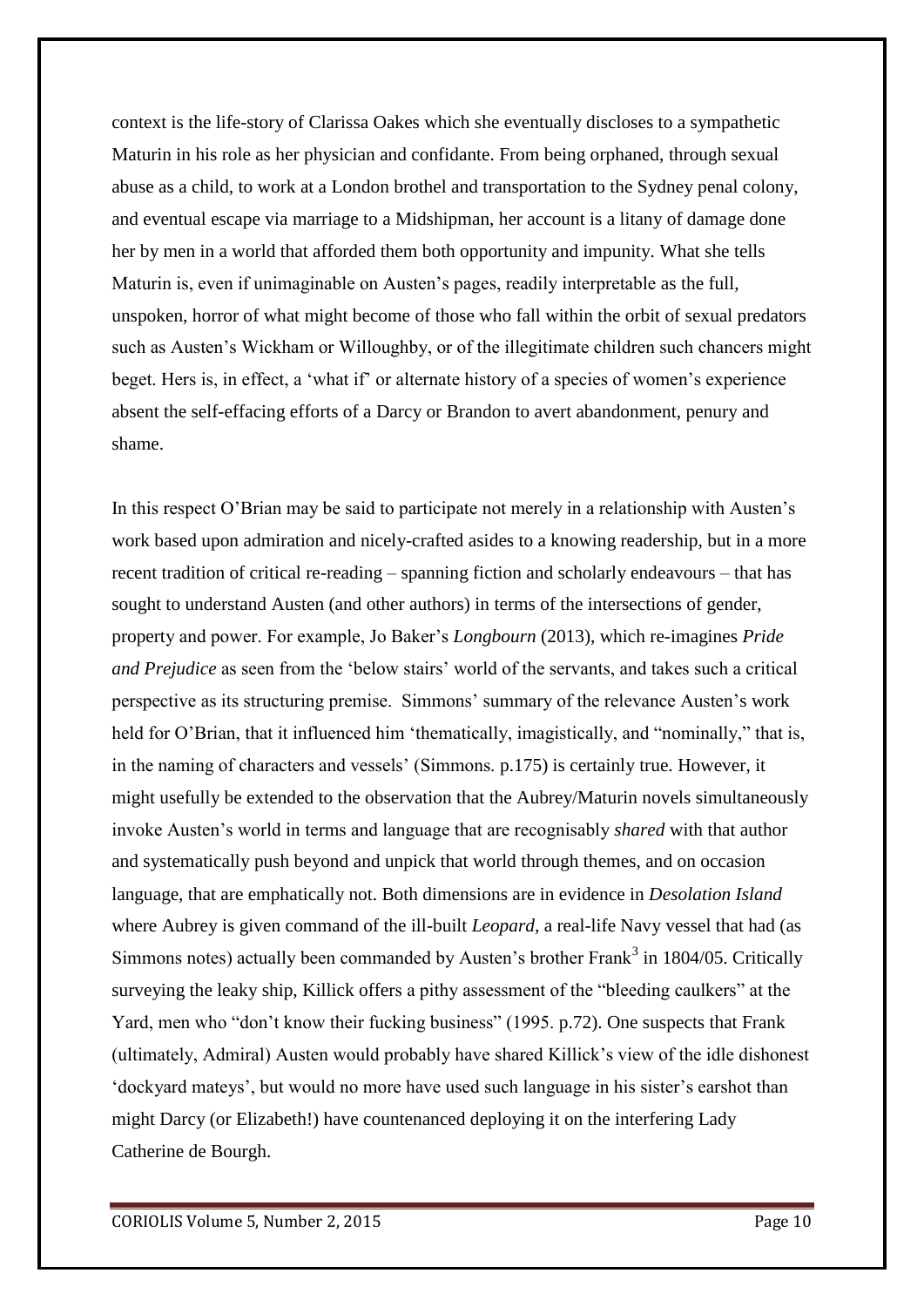With – variously – humour, sensitivity, and a critically-informed historical awareness, O'Brian deliberately sets out to explore Austen's *absences* at the same time as he acknowledges her presence, to fill the lacunae between the polite – if frequently barbed exchanges in drawing rooms, at balls and assembly rooms, and around dinner tables. Men's lives away from women; women's (adult, sexual) lives post- and outside marriage; lived experience beyond a single social stratum; the cruelties, horrors and strictures that attended a life in uniform; and an insistent emphasis upon the functions, sensations, and limits of the human body are among the themes O'Brian's fiction pursues. In doing so, he does not mirror Austen, but, rather, treating her world as a relief print, seeks to explore and colour the spaces she left unfilled. Hence, whilst reviewers of the film who observed a 'Boys' Own' or even 'testosteroney' (Bradshaw, 2003) quality were by no means incorrect, this property of the adaptation should not be understood as the mere copy of the texts it has adapted. Rather, faced with a finite amount of screen time, screenwriter and director evidently elected to tighten the focus on particular aspects of those texts and leave others. To figure such absences in the reductive language of 'loss' or 'infidelity' serves neither the novels, the film, nor our understanding of adaptive practice and decision-making. As Deborah Cartmell observes of adaptation in general, 'inclusion usually results in the exclusion of something else.' (Cartmell. 2012. p.1). The novels remain intact, and may be re-adapted with different emphases and in different formats. (*Hornblower* has, for example, been multiply adapted both for film and television.) More interesting, perhaps, is to plumb the reasons why a particular adaptation takes the shape it does.

In the case of *Master and Commander: The Far Side of the World* the textual evidence of the film itself and of those properties upon which many reviewers fastened suggests an adaptive choice to align the movie, by way of selection and omission from the source material, with a body of screen sea stories that emphasise the pressures, pleasures, and possibilities of the allmale company in a setting that mixes *in extremis* rigors with homo-social routine and ritual. Following Rick Altman's (1999) analysis of how filmic groupings come to exist and be understood in *Film/Genre,* we should recognize that this is by no means the outcome of a wish on the part of the makers to shoehorn the film into a putative 'sea story' genre, since this would likely limit the appeal and prospective audience. Rather, and in an industrial practice aimed at achieving a *breadth* of viewers, the film acquires its shape as a result of assiduous consideration of what-has-worked-before and the assembly of such elements into a new experience. Such an approach to building an audience has long been understood as centrally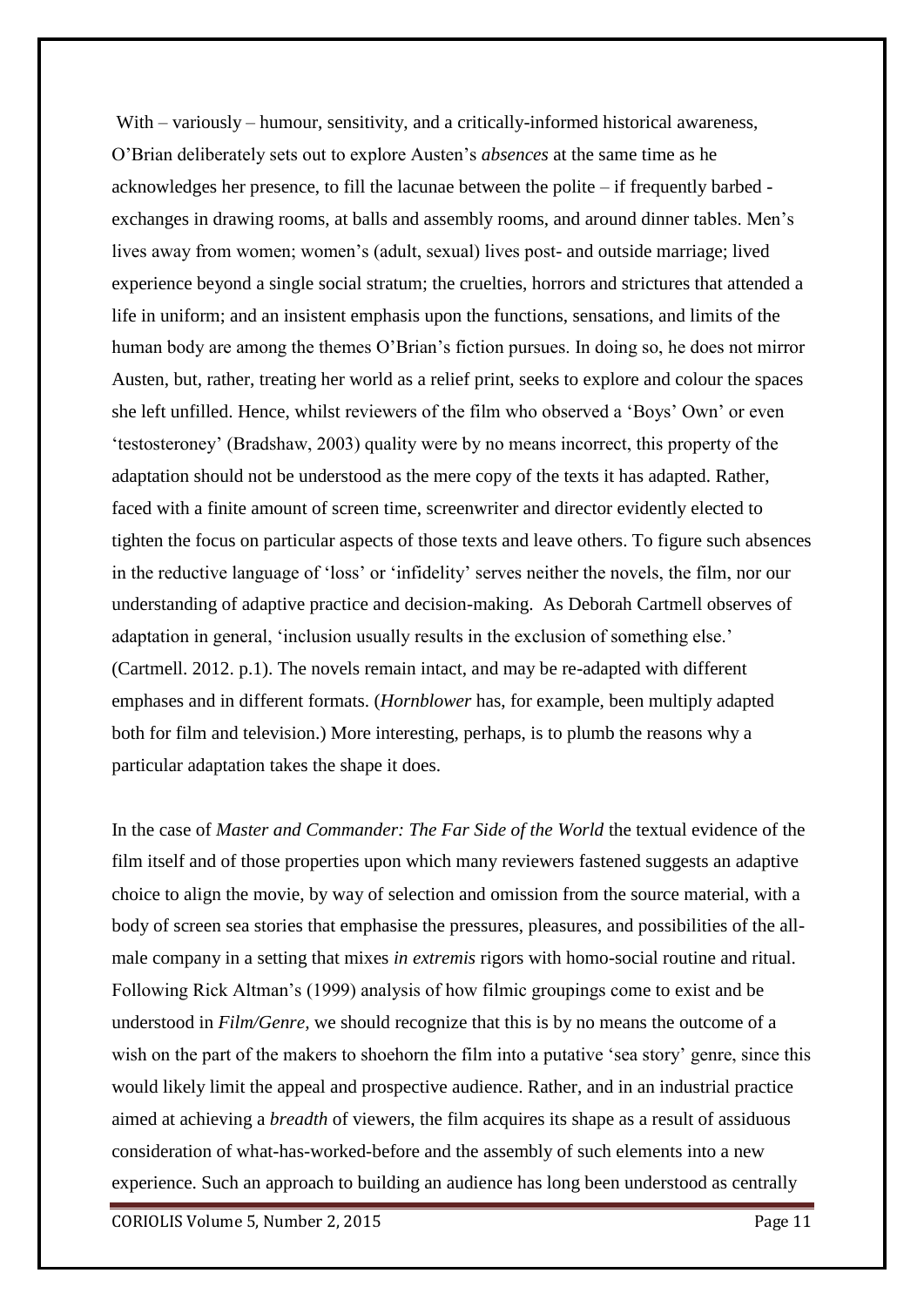important in the film business, as evidenced in this early advice from 1927: 'In every photoplay there are different highlights which when brought to the attention of different groups or classes of the community will build attention.' (Barry and Sargent. 1927. p.90) Here, these elements would include: Crowe in a manly, stirring, role that foregrounds skill-atarms and heroic leadership (*Gladiator*); Paul Bettany as a sparring counterpoint to Crowe (*A Beautiful Mind*); Peter Weir at the helm of a period-set story (*Gallipoli; Dead Poets Society*); and a narrative that would deploy its own particular variations on a recognizable paradigm of 'men-at-sea'. Screen texts as diverse as the different versions of *The Mutiny on the Bounty, Das Boot, Dead Calm* and *The Cruel Sea* testify to the narrative possibilities afforded by the spatial 'constraints' of a ship-board story in which characters may never really escape each other, resolve and frailties are tested, and the intersection of cinematography and art direction can circumscribe viewers within a scene's claustrophobic geometry. Yet maritime stories do not have a monopoly on these features. The long-standing narrative motif of the 'Ship of Fools' – in which characters are co-located and exposed by ordeal - is employed in films as diverse as *Stagecoach* and *The Towering Inferno*, and in *Apollo 13* we see the deliberate visual contrast, as also employed in countless films of the sea, between the confines of the threatened vessel and its harried crew and the seemingly endless expanse of the hostile but beautiful medium in which they are suspended.

#### Cast and Crew

The character of Hollum – the thirty year-old midshipman - and the events in which he is involved are much altered in adaptation. In the novel he embarks on an ill-advised affair with the Gunner's young wife<sup>4</sup> which results in her pregnancy and their eventual murder by the outraged husband who commits suicide shortly thereafter. On screen there is no such relationship, but the theme of Hollom's incapacity for decisive action and unsuitability for command is effectively developed. In the sailors' minds he becomes a 'Jonah', associated with the misfortunes of their vessel and – plagued by doubt and unhappiness – he drowns himself by jumping overboard holding a cannonball. Although from the point of view of a single adaptation there is a great deal that is newly-invented in his specific portrayal, the overall effect is to condense key themes that circulate across the wider series. The common sailors' superstition, their Captain's private tendency to not discredit such beliefs, and Maturin's repeated endeavours to overturn naval traditions and ways of thinking that are not amenable to reason, can all be found across most of the canon. More pointedly, Hollum's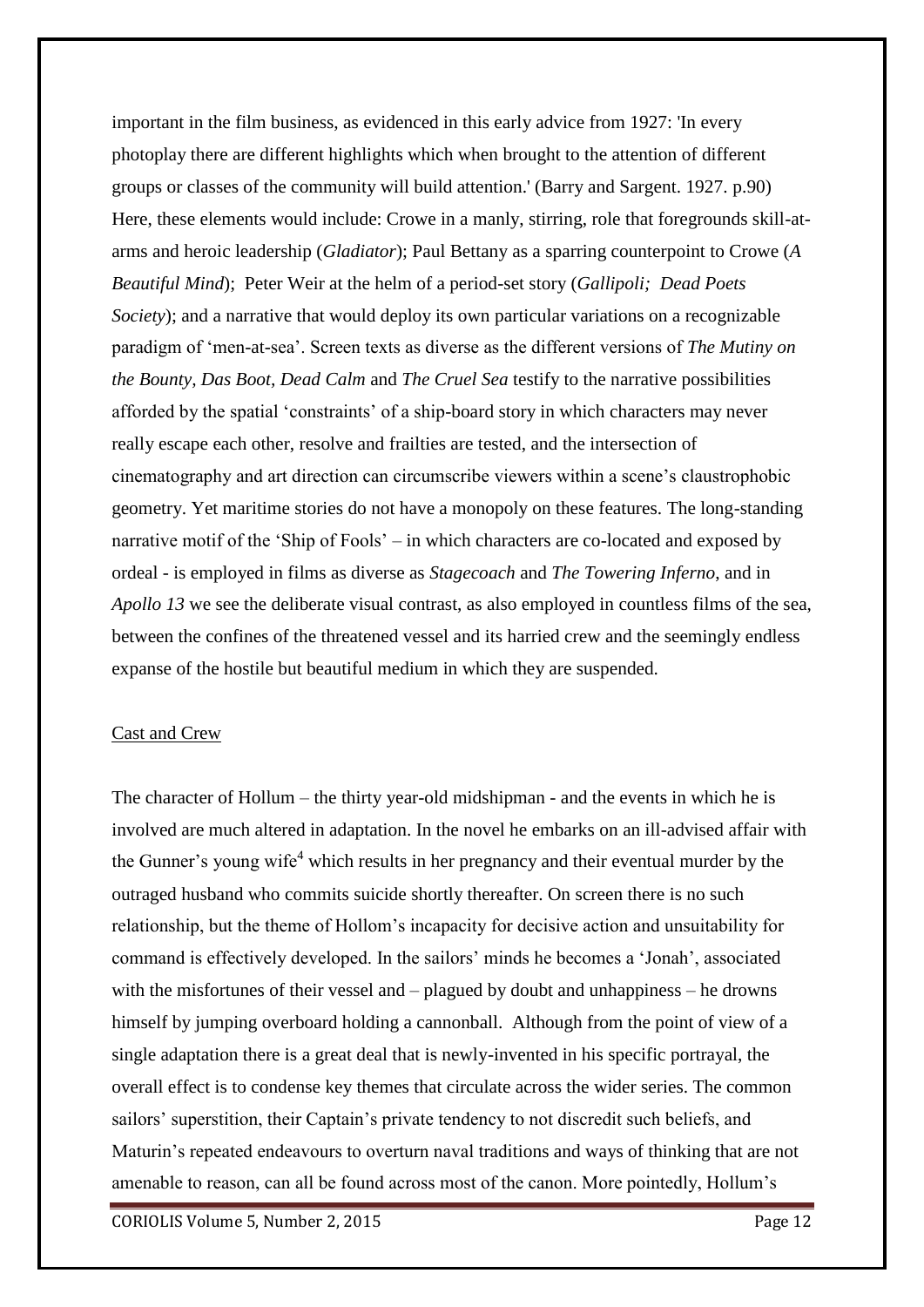shortcomings (his nervousness, his want of manly virtues, his lack of a common touch) serve to contrast with the corresponding strengths in Aubrey; values which he generally manages to diffuse to those he leads.

As indicated above, the casting of Russell Crowe, who had shot to prominence in the widelyseen *Gladiator* five years previously, already brought into operation that facet of making meaning that applies to screen texts in which significance from prior roles may serve to establish equivalent significance for those that follow. That stars can 'work' in this way has long been understood as a fundamental aspect of the movie business, as Richard Maltby argues: 'The star system provided one of the principal means by which Hollywood offered audiences guarantees of predictability, while the plots in which the star persona was embedded offered a balancing experience of novelty' (Maltby, 1995. p.92). Certainly, in the case of Crowe, his portrayal of General Maximus Decimus Meridius was heavily focused not just on martial prowess and courage but especially on his credentials as a natural leader. Importing these values into the subsequent film, in tandem with exploring the failings of Hollom, allows the adaptation to convey the heft of Aubrey's capacities that the novels develop over many texts. Audiences may not have known Jack Aubrey, but there was a greater likelihood they knew Crowe and his associations. Of course, the science of casting that works so well from *Gladiator* to *Master and Commander: The Far Side of the World* is neither exact nor infallible. The same desire to borrow, in turn, from the later movie a sense of Crowe as nautical patriarch and hero, battling enemies and the elements from a stormtossed deck would certainly have motivated his casting in another adaptation of sorts, Darren Aronofsky's *Noah* (2014), a film described by Alex von Tunzelmann in *The Guardian* as an 'unholy mess'.

Paul Bettany's portrayal of Stephen Maturin is, despite being a far more physically imposing figure than that described by O'Brian, generally successful in conveying the sense of a man broadly (if erratically) familiar with aspects of the Royal Navy but not – like Aubrey – literally *of* the service, though the film does not even begin to explore Maturin's dual character as an intelligence agent. Where the adaptation threatens to depart significantly from its literary antecedents, other than by omission, is in its portrayal of his scientific thinking as they approach the Galapagos Islands. Namely, that the dialogue appears to have Maturin as natural philosopher musing in a manner that anticipates by more than half a century the ideas expressed by Charles Darwin in *On The Origin of Species* (1859). As Maturin and Blakeney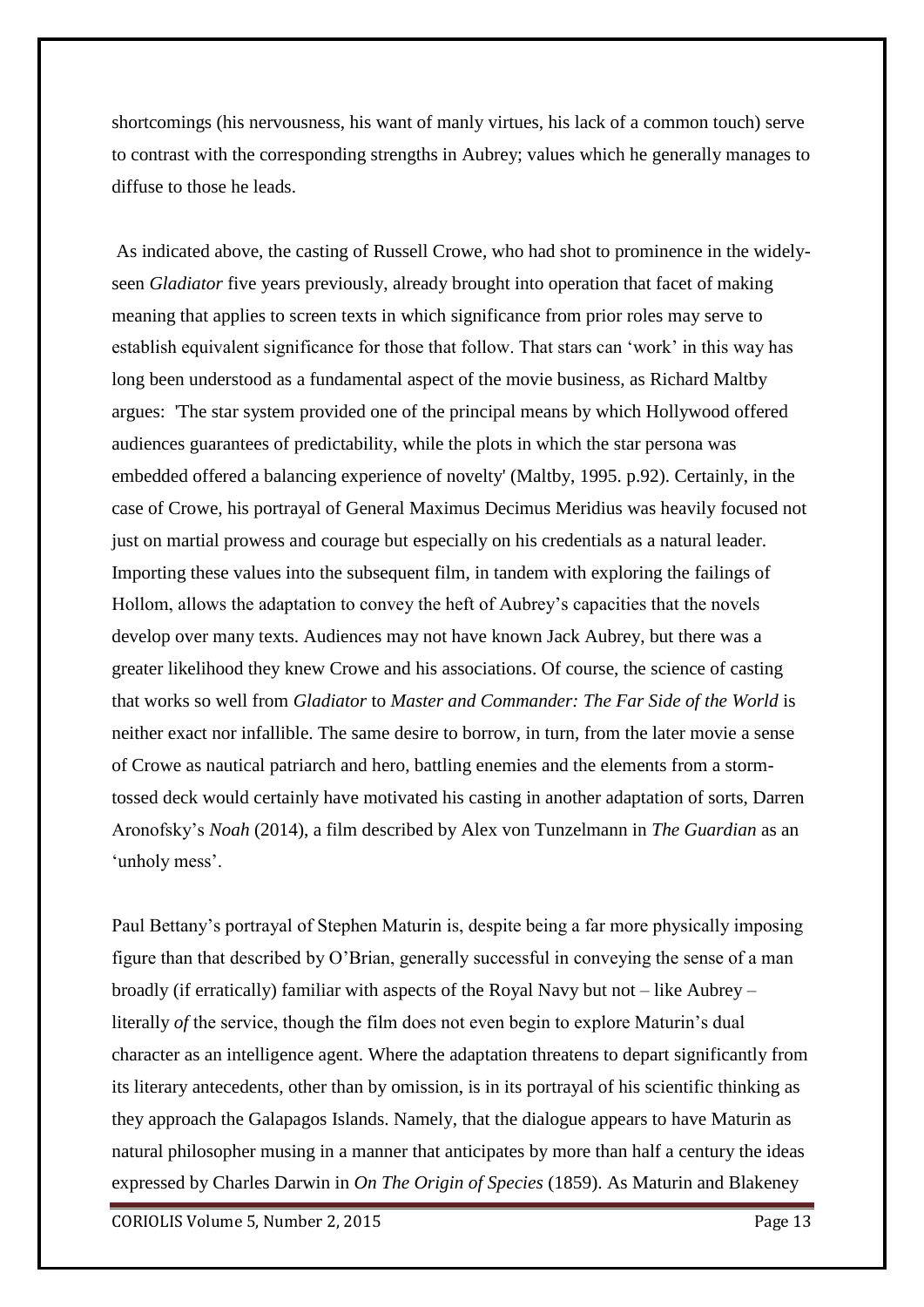consider animals whose form mimics that of another, or  $-$  by way of camouflage  $-$  their environment, e.g. the stick insect, Blakeney asks "Does God make them change?" to which Maturin replies "Yes, certain" but continues, "*but do they also change themselves? Now that is a question."<sup>5</sup>* (my italics). Whilst this theme of transformation feeds usefully into the larger narrative – later, inspired by Maturin's adapted creatures, Aubrey will make the *Surprise* appear like a whaler to lure the *Acheron* into a trap – it is an innovation that verges on anachronism and which effects a significant alteration to Maturin as originally conceived by O'Brian. Equally, evolution (though never voiced outright in the film) is a resonant analogy for the adaptive process itself and one occasionally deployed by scholars in the field of Adaptation Studies, most notably Julie Sanders (2006).

When Aubrey first mentions the Galapagos as a destination a cut immediately presents the audience with Bettany-as-Maturin thrilled at the prospect. Since, for even the most lightlyinformed viewer, the Galapagos would be associated with the high proportion of endemic species observed by Darwin in the course of his journey on the *Beagle*, which in turn stimulated his theories, there is a seeming disconnect between Maturin's response and the associations 'Galapagos' might hold for a post-Darwin audience. Whilst the islands and their fauna had been documented as early as the Sixteenth Century, their status as catalyst and proving ground for one of the most potent ideas in human history, and as a place of the highest significance for a natural philosopher, had yet to be established. More broadly, it is notable that in having Maturin raise ideas that appear to eventuate in a proto-Darwinian view of species as mutable the film raises a difficulty for the character that he does not experience as a literary creation. On the page, Maturin's Catholic faith is unambiguously rendered, his occasional expostulations of "God between us and evil!" are wholly credible, and that this facet of his worldview may be reconciled with his spirit of objective scientific enquiry is perfectly consistent with his (pre-Darwin) place in history. Conversely, an understanding of the implications of natural selection and evolution is inherently difficult to reconcile with a view of Creation as divinely-ordained. Darwin struggled with the ramifications of what he had understood, was widely vilified for his ideas, and profound disagreements continue to the present day – especially in respect of school curricula - between those who espouse a Creationist account of life on earth and those who believe in evolution. To a certain extent the film sidesteps this difficulty by not highlighting Maturin's sincerely held faith, but this still leaves the wider difficulty of presenting him as a figure arguably ahead of the history of ideas. Christopher Hitchens interprets these sequences less critically than the present study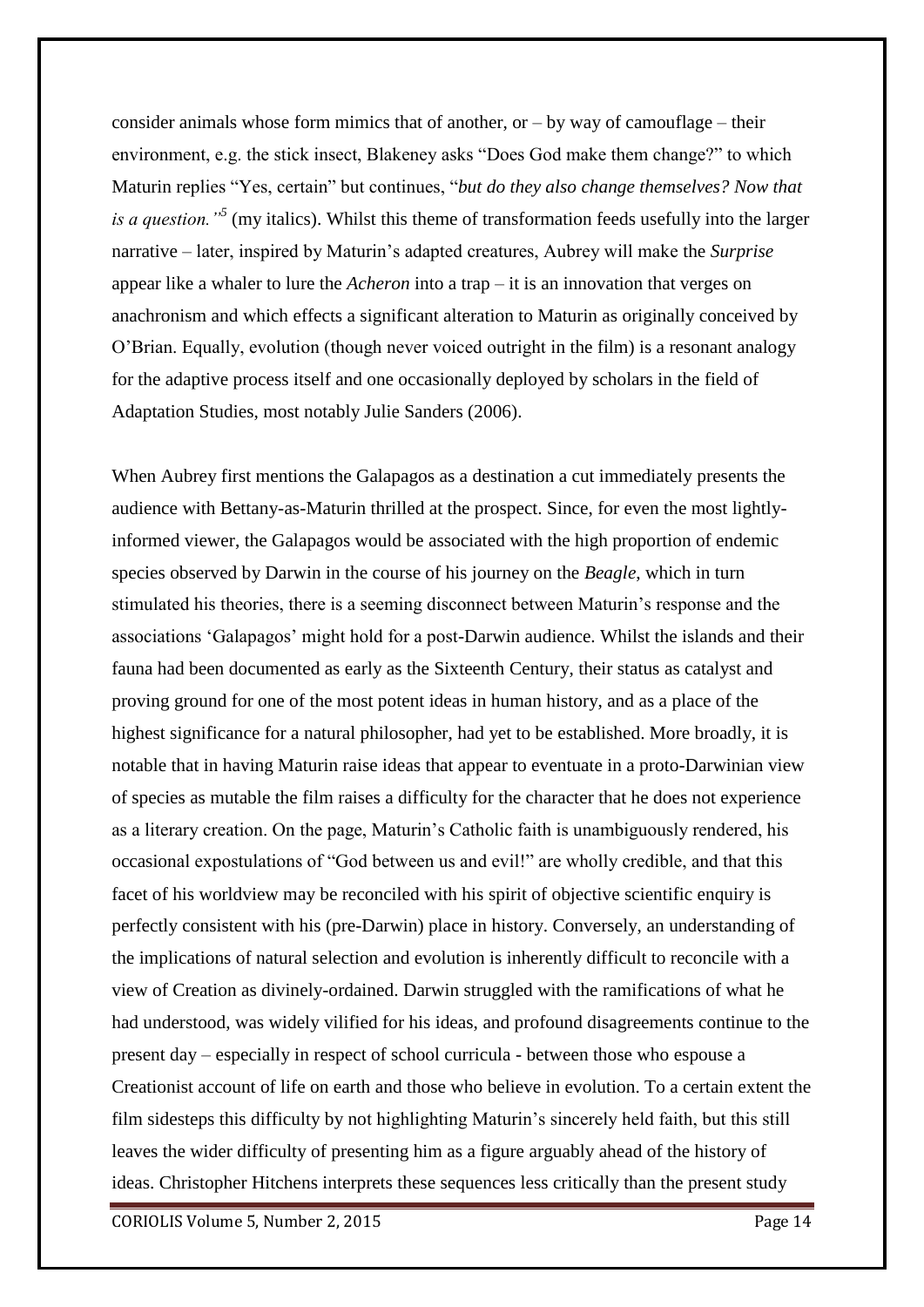(though he is otherwise wholly dissatisfied with the film's failure to engage with Maturin's dual identity as an intelligence agent) observing:

'In one respect the action lives up to its fictional and actual inspiration. This was the age of Bligh and Cook and of voyages of discovery as well as conquest, and when HMS *Surprise* makes landfall in the Galapagos Islands we get a beautifully filmed sequence about how the dawn of scientific enlightenment might have felt.' (Hitchens. 2003)

However, for this reader, the film's encouraging us to think that, were it not for Maturin's discovery of the *Acheron* and subsequent abandonment of all his specimens to hurry back with the vital news, he might well have been the 'discoverer' of evolution instead, is a liberty too far, albeit an entertaining one. Yet, in a filmic sense, Bettany's portrayal of a naturalist on the verge of a great idea, reflecting on the significance of a flightless cormorant and a marine iguana did evolve into a fuller and more conventional rendering of Darwin. For in 2009 the actor played the lead role in *Creation*, a Darwin biopic, also scripted by John Collee<sup>6</sup>. The Galapagos/Natural History sequences in *Master and Commander* may be said to have evolved into the later film, the 'natural selection' of movie business forces allowing that element to flourish and adapt into a distinctly different entity.

## Time and Tide

The essential relationship between place and time is rarely thrown into bolder relief than when maritime matters are considered. The readership for this Journal, above all, needs no prompting on the significance of accurate time-keeping for solving the problem of longitude. *When* and *where* were for mariners (as they can be for creators of fictions) considerations that converge. In the author's note for *The Far Side of the World* O'Brian acknowledges that his Aubrey/Maturin series is about to require a fix, a temporal adaptation:

'(I)t is possible that in the near future the author (if his readers will bear with him) may be led to make use of hypothetical years, rather like those hypothetical moons used in the calculation of Easter: an 1812a as it were or even an 1812b' (O'Brian, 1984. p.x)

In short, he is fast running out of Napoleonic War. The early novels in what would become the series squandered time liberally. By the fourth novel, *The Mauritius Command,* it is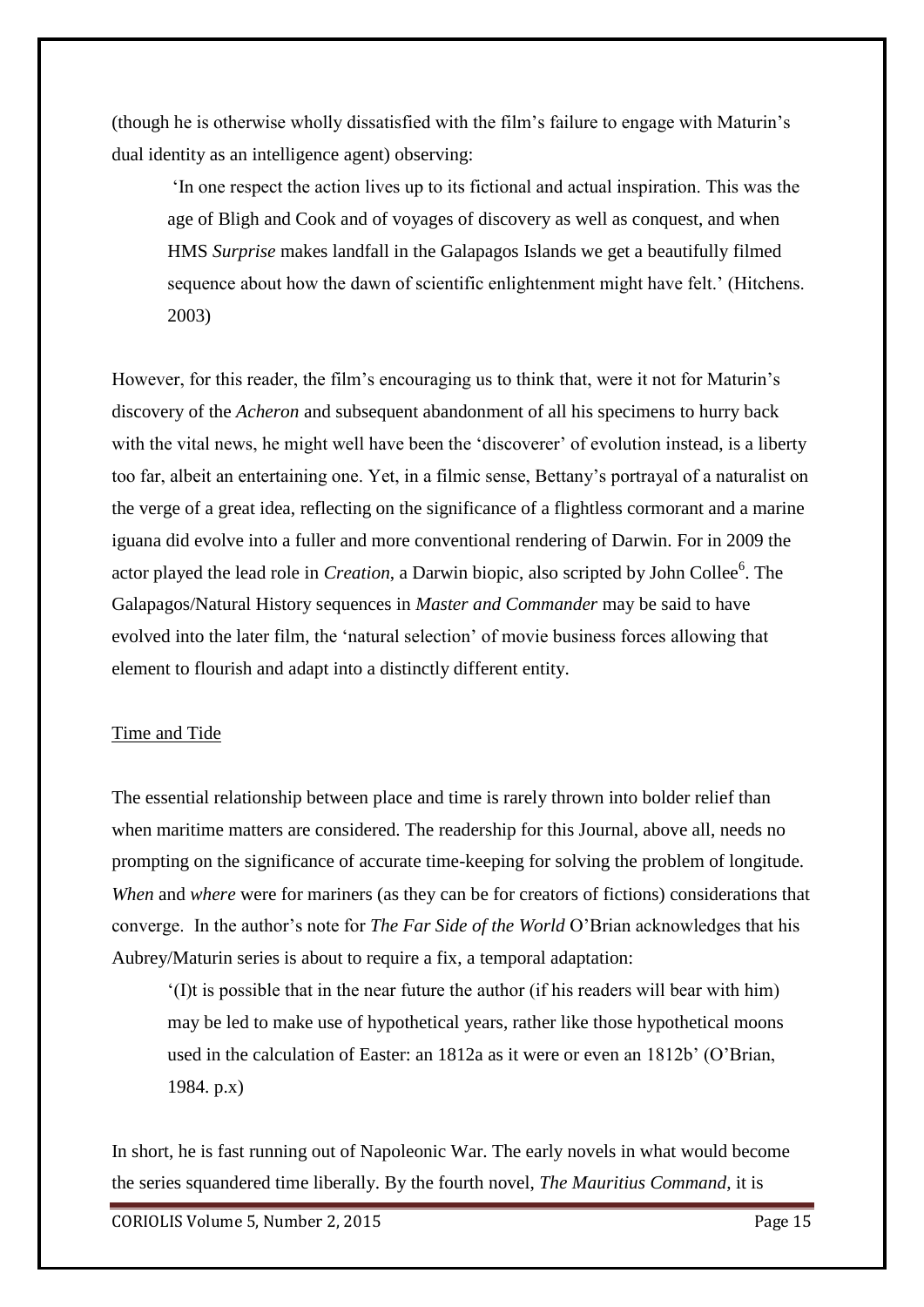already 1810 and Waterloo is only 5 years away. Elisions of many months, sometimes years, separate the events of the earlier works. As the series developed, subsequent novels and their voyages simply would not fit into the remaining space of history. This leads the author to step outside strict historical chronology, though readers are assured that he will continue to respect 'historical accuracy'. An irony attendant upon this problem and its solution is that the novels make frequent allusion to an equivalent maritime difficulty, *leeway* and 'the perils of a leeward shore'. Time and again, Maturin – who despite his erudition is often immune to key naval concepts – has to have leeway explained to him. It is a threat he encounters first-hand, it even figures in the poetry of Mowett<sup>7</sup>, one of his shipmates:

'Oh were it mine with sacred Maro's art/To wake to sympathy the feeling heart/Then might I with unrivalled strains deplore/Th' impervious horrors of a leeward shore.' (O'Brian. 1993b. p.81)

Yet leeway must still be patiently re-elucidated to Maturin, a device which naturally serves to appraise the reader too. Just as a sailing vessel may be displaced from its course in the direction of the wind, and must make proper provision for that displacement, so the historical novelist cannot generally travel through the medium of narrative alone – he does so through the agency of history, conceding time throughout.

Hence, after *The Far Side of The World* a run of several Aubrey/Maturin novels appear to take place in non-time, broadly figured as the later years of the Napoleonic Wars but without the specific references that grounded earlier works. Time appears to unfold differently for different characters. Aubrey and Maturin seem to remain in their mid-thirties, though their children get older. Indeed it is notable that when the two principal characters are first encountered they are 'between 20 and 30', yet still manage to be just less than 40 in the final novel. O'Brian's sparing and generally unspecific references to their ages (as opposed to their appearance, which he frequently describes) clearly abets this sleight of hand. Of course, an elastic approach to age in which characters and actors are required to resist the passage and signs of time is familiar in the movies too. Returning to where this paper started, one can observe that the temporal relocation performed by the adaptation (1812 to 1805) is a *de facto* provision of leeway too. It left the filmmakers with a greater window of both historical and actual time in which to set and make subsequent Aubrey/Maturin movies with key cast members. The film's (invented) ending is also a deliberately sequel-inviting cliff-hanger; Aubrey discovers that the French Captain is still alive and on board the *Acheron* – now a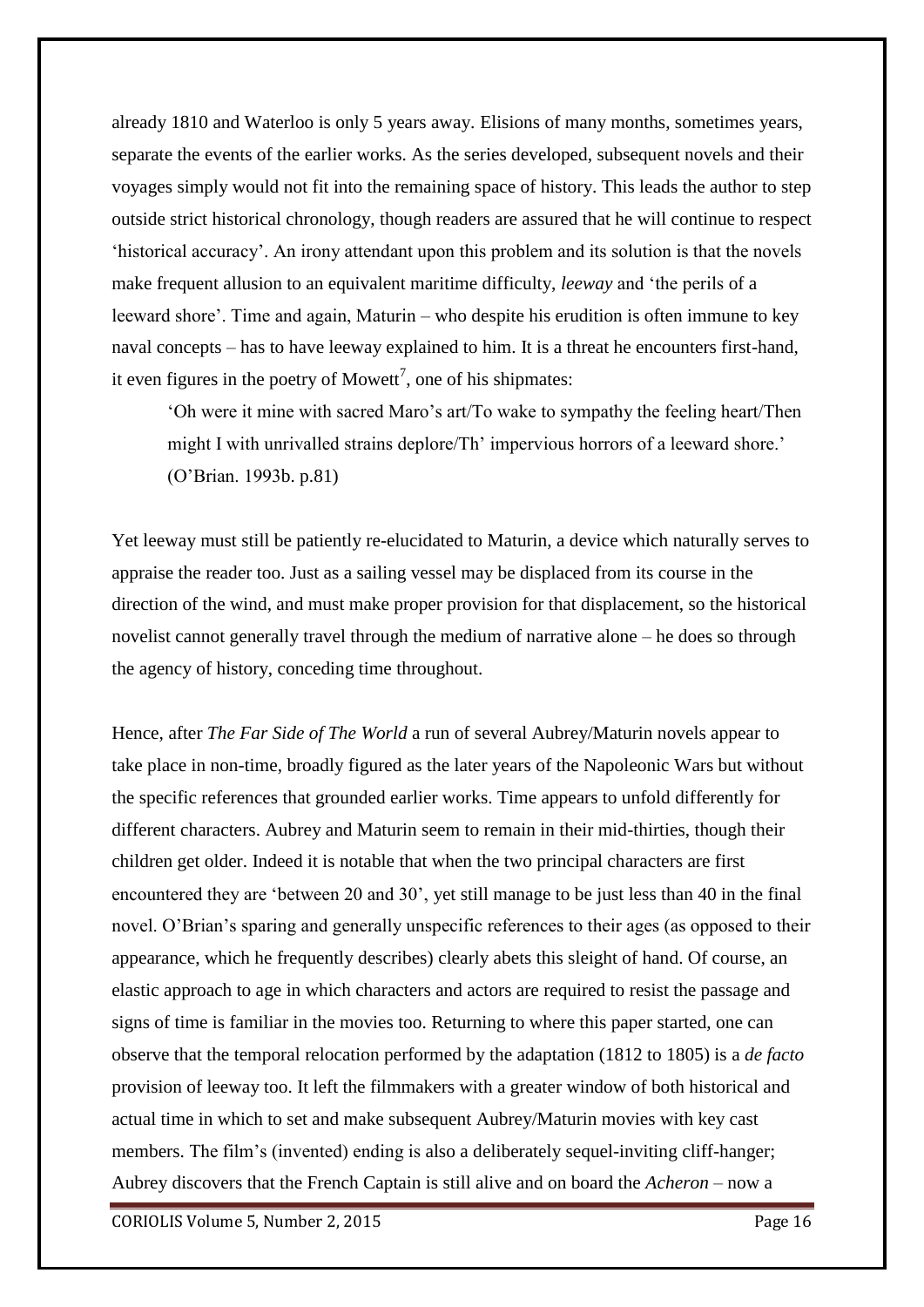prize - *en route* to Valparaiso, having pretended to be the ship's surgeon when his ship was finally taken (a twist that reprises the film's running trope of subterfuge, mimicry, and adaptation of appearance). In the event, *Master and Commander: The Far Side of the World*  performed respectably at the box office, but did not deliver the stellar returns that generally signal a franchise-in-the-making. There continue to be rumours and references to a second movie to which Crowe has publicly stated he would be amenable. Each succeeding year makes it less likely, but the film, in adopting and adapting O'Brian's own device of taking a liberty with time, left itself the opportunity.

# Works Cited:

Altman, Rick. (1999) *Film/Genre.* London: BFI Publishing. Austen, Jane. (orig. 1811) *Sense and Sensibility.*

- (orig. 1813) *Pride and Prejudice.*
- (orig. 1818) *Persuasion.*

Baker, Jo. (2013). *Longbourn.* London: Penguin.

Barry, J.F. and Sargent, E.W. (1927). *Building Theatre Patronage: Management and Merchandising.* New York: Chalmers.

Bradshaw, Peter. (2003) 'Review: Master and Commander: The Far Side of the World.' In *The Guardian.*

[http://www.theguardian.com/film/News\\_Story/Critic\\_Review/Guardian\\_review/0,4267,1089](http://www.theguardian.com/film/News_Story/Critic_Review/Guardian_review/0,4267,1089474,00.html) [474,00.html](http://www.theguardian.com/film/News_Story/Critic_Review/Guardian_review/0,4267,1089474,00.html)

Cartmell, Deborah (ed). (2012) *A Companion to Literature, Film, and Adaptation.*  Chichester: Wiley-Blackwell.

Coleridge, Samuel Taylor: (orig. 1798) 'The Rime of the Ancient Mariner' in *Lyrical Ballads.*

Cunningham, A.E. (ed). (1995) *Patrick O'Brian: Critical Appreciations and a Bibliography.*  Boston Spa: The British Library.

Darwin, Charles. (orig. 1859) *On the Origin of Species by Means of Natural Selection, or the Preservation of Favoured Races in the Struggle for Life.*

Duckworth, Alastair. (1994) 'Improving on Sensibility' in *New Casebooks: Sense and Sensibility & Pride and Prejudice.* Edited by Robert Clark. London: St. Martin's Press. 1994. pp 26-37.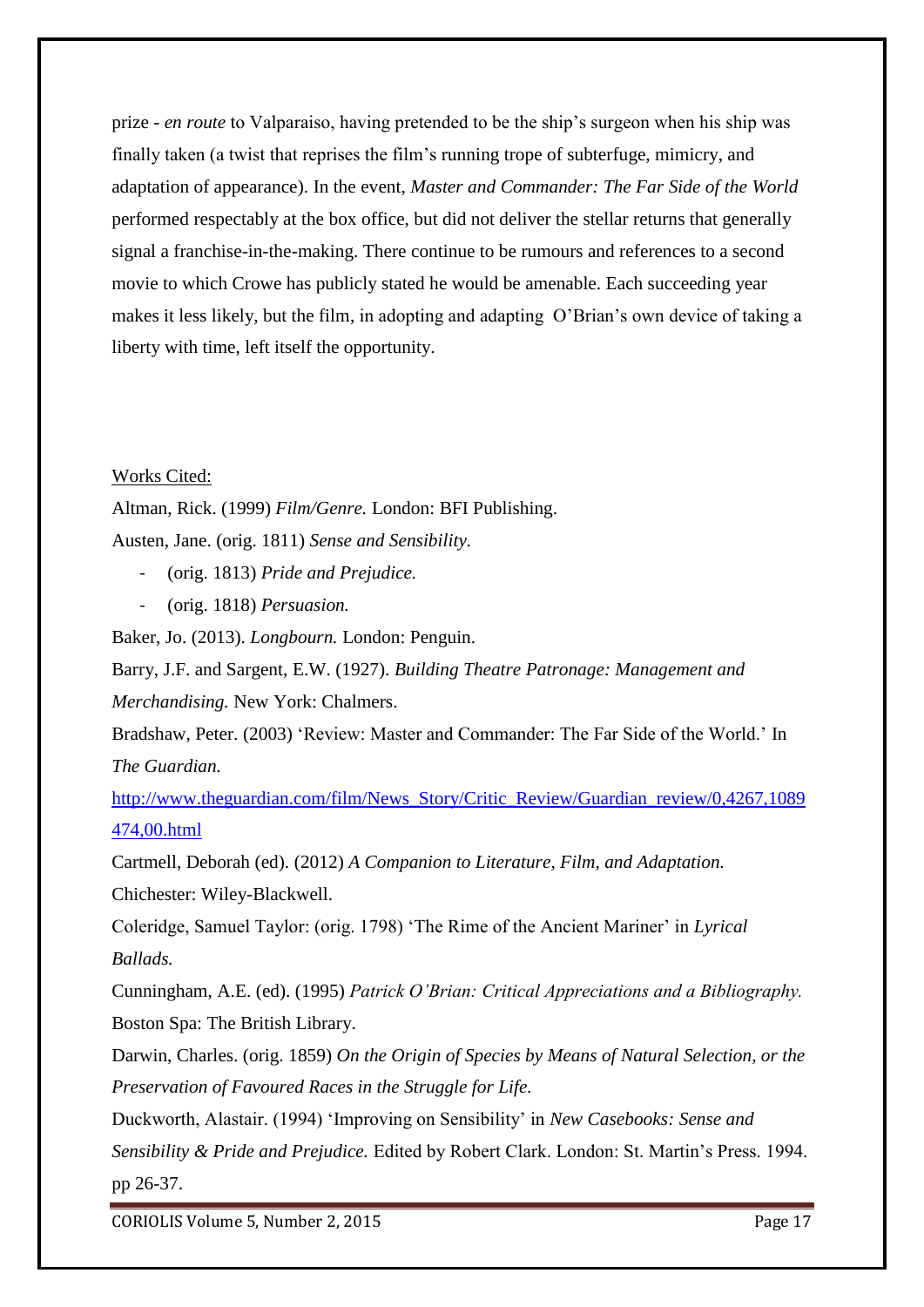Grossman, Anne Chotzinoff & Thomas, Lisa Grossman. (2000) *Lobscouse & Spotted Dog: Which It's a Gastronomic Companion to the Aubrey/Maturin Novels.* New York: WW Norton & Company.

Hitchens, Christopher. (orig. 2003)

[http://www.slate.com/articles/arts/culturebox/2003/11/empire\\_falls.html](http://www.slate.com/articles/arts/culturebox/2003/11/empire_falls.html)

King, Dean. (2000) *A Sea of Words: A Lexicon and Companion for Patrick O'Brian's Seafaring Tales.* New York: Henry Holt & Company.

- (2001) *Patrick O'Brian: A Life Revealed.* New York: Henry Holt & Company. King, Richard. (2003) [""The Sounds of Realism in 'Master and Commander'" -](http://www.npr.org/templates/story/story.php?storyId=1505241) National [Public Radio interview with Richard King".](http://www.npr.org/templates/story/story.php?storyId=1505241) Npr.org. 13 November 2003. Retrieved 2012-04- 28.

Maltby, Richard. 1995. *Hollywood Cinema: An Introduction.* Oxford, Blackwell. Melville, Herman. (orig. 1851) *Moby-Dick; or, The Whale.*

O'Brian, Patrick. (1970) *Master and Commander.* London: Collins.

- (1984) *The Far Side of the World.* London: Collins.
- (1993a) *The Wine Dark Sea.* London: Harper Collins.
- (1993b) *The Ionian Mission.* London: Harper Collins.
- (1995) *Desolation Island.* New York: Norton.
- (1996) *The Mauritius Command.* London: Harper Collins.
- (1997) *The Nutmeg of Consolation.* London: Harper Collins.
- (1998) *The Unknown Shore.* London: Harper Collins.
- (2003) *Clarissa Oakes.* London: Harper Collins.
- (2007) *Post Captain.* London: Harper Perennial.
- (2010) *The Fortune of War.* New York: Norton.

O'Neill, Richard. (2003) *Patrick O'Brian's Navy: the Illustrated Companion to Jack Aubrey's World.* Philadelphia: Running Press.

Parody, Clare. (2011) 'Franchising Adaptation' in *Adaptation*: Vol. 4 Issue 2, pp 210-218.

Oxford: Oxford University Press.

Sanders, Julie. (2006) *Adaptation and Appropriation.* Abingdon: Routledge.

Scott, A.O. (2003) 'Master Of the Sea (And the French).'

<http://www.nytimes.com/movie/review?res=9E06E6D81438F937A25752C1A9659C8B63>

Simmons, James, R. (2004) 'Did Willoughby Join the Navy? Patrick O'Brian's Thirty-Year Homage to Jane Austen.' In *Persuasions: The Journal of the Jane Austen Society of North*